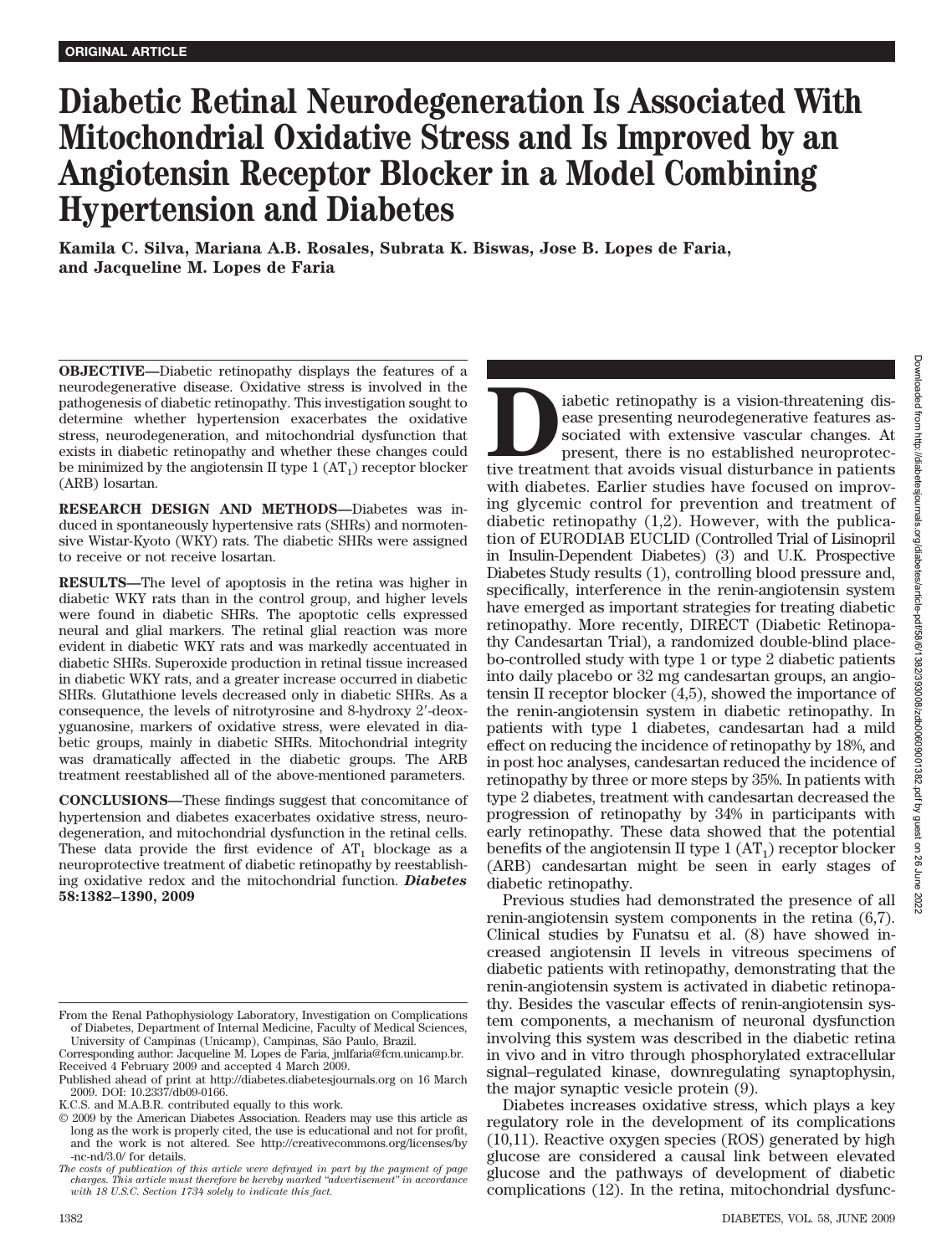|--|--|

Physiological parameters evaluated monthly in each of the studied groups

|                             | $\boldsymbol{n}$ | Weeks    | Body weight<br>(g) | <b>SBP</b><br>(mmHg) | Glycemia<br>(mmol/l) |
|-----------------------------|------------------|----------|--------------------|----------------------|----------------------|
| Control WKY rats            | 27               | $\theta$ | $372 \pm 29$       | $125 \pm 4$          | $8.9 \pm 1.2$        |
| Diabetic WKY rats           | 30               | 0        | $368 \pm 37$       | $126 \pm 6$          | $35 \pm 5.8^*$       |
| Control SHRs                | 26               |          | $252 \pm 22$ †     | $188 \pm 15$         | $8.6 \pm 1.0$        |
| Diabetic SHRs               | 31               | 0        | $248 \pm 15$ †     | $189 \pm 13$         | $36.2 \pm 5.7^*$     |
| Diabetic SHRs with losartan | 25               |          | $253 \pm 14$ †     | $189 \pm 11$ ‡       | $36.4 \pm 5.8^*$     |
| Control WKY rats            | 27               |          | $419 \pm 26$       | $126 \pm 8$          | $10.1 \pm 1.5$       |
| Diabetic WKY rats           | 30               |          | $351 \pm 198$      | $123 \pm 2$          | $37 \pm 5.4^*$       |
| Control SHRs                | 26               |          | $299 \pm 44$       | $190 \pm 11$ ‡       | $9.7 \pm 1.8$        |
| Diabetic SHRs               | 31               |          | $235 \pm 47\$      | $191 \pm 9$ ‡        | $36.8 \pm 5.9*$      |
| Diabetic SHRs with losartan | 25               | 4        | $247 \pm 36$ §     | $136 \pm 6$          | $37.2 \pm 5.2^*$     |
| Control WKY rats            | 27               | 8        | $489 \pm 33$       | $126 \pm 1$          | $9.9 \pm 1.8$        |
| Diabetic WKY rats           | 30               | 8        | $357 \pm 258$      | $121 \pm 4$          | $37 \pm 7.1*$        |
| Control SHRs                | 26               | 8        | $325 \pm 33$       | $192 \pm 13$ ‡       | $10.1 \pm 1.4$       |
| Diabetic SHRs               | 31               | 8        | $229 \pm 30$ §     | $194 \pm 15$ ‡       | $37.9 \pm 6.0^*$     |
| Diabetic SHRs with losartan | 25               | 8        | $238 \pm 27$       | $135 \pm 8$          | $37.9 \pm 6.1*$      |
| Control WKY rats            | 27               | 12       | $519 \pm 40$       | $124 \pm 6$          | $10.8 \pm 1.7$       |
| Diabetic WKY rats           | 30               | 12       | $372 \pm 52$       | $121 \pm 6$          | $38.0 \pm 6.2^*$     |
| Control SHRs                | 26               | 12       | $334 \pm 25$       | $194 \pm 17$ ‡       | $10.3 \pm 1.5$       |
| Diabetic SHRs               | 31               | 12       | $210 \pm 27$       | $197 \pm 20$ ‡       | $38.7 \pm 6.1*$      |
| Diabetic SHRs with losartan | 25               | 12       | $223 \pm 28$       | $135 \pm 7$          | $37.8 \pm 6.3^*$     |

\**P* 0.0001 vs. respective control groups; †*P* 0.0001 vs. WKY group; ‡*P* 0.0001 vs. WKY groups and diabetic SHRs treated with the ARB losartan;  $$P < 0.0001$  vs. respective control groups.

tion is present in hyperglycemic conditions and is an important source of superoxide production (12,13). Recently, our group has demonstrated that there is an increase in superoxide retinal production in diabetic spontaneously hypertensive rats (SHRs) concomitant with a decrease in reduced GSH, an important antioxidant system present in the retina (14). As a consequence, extensive retinal oxidative damage, evaluated by retinal tyrosine nitration and 8-hydroxy-2-deoxiguanosine (8-OHdG), was observed (14).

Oxidative stress may lead to cell death (15) via apoptotic means, and it is widely known that apoptosis of retinal cells is a consummated phenomenon in diabetic retinopathy. Retinal capillary cells undergo accelerated apoptosis, which precedes the detection of any histopathological changes characteristic of diabetic retinopathy (16). The retinal vascular changes present in the retina from diabetic models were well documented (17,18), but some investigators have demonstrated profound retinal abnormalities, evaluated by electroretinography, and potential visual changes evoked before the onset of the first vascular change is detectable in the diabetic retina (19,20). In this regard, it has been recently reported that both apoptosis and glial activation, two characteristic features of retinal neurodegeneration, are present in the retinas of diabetic donors free of microvascular abnormalities according to the ophthalmoscopic examinations performed in the preceding 2 years (21,22). In view of the good evidence suggesting that the protective benefits of renin-angiotensin system inhibition extend beyond blood pressure control, the aim of the current study was to determine whether hypertension exacerbates oxidative stress–induced neuronal damage in the diabetic retina and whether treatment with the ARB losartan abrogates retinal neurodegeneration in diabetic hypertensive rats.

# **RESEARCH DESIGN AND METHODS**

The protocol complies with the guidelines of the Brazilian College of Animal Experimentation (COBEA) and the Statement for the Use of Animals in Ophthalmic and Vision Research (ARVO), and it was approved by the local committee for ethics in animal research (CEEA/IB/Unicamp). The SHRs and normotensive control Wistar Kyoto (WKY) rats used were provided by Taconic (Germantown, NY) and bred in our animal facility. The rats were housed at a constant temperature (22°C) on a 12-h light/dark cycle with ad libitum access to food and tap water.

Experimental diabetes was induced in 12-week-old hypertensive male SHRs and WKY rats with a single intravenous injection of streptozotocin (50 mg/kg in sodium citrate buffer, pH 4.5; Sigma, St. Louis, MO). From the day after diabetes induction, the diabetic SHRs were randomly assigned to receive no antihypertensive treatment or to be treated with the ARB losartan (200 mg/l; Merck Sharp & Dome Farmaceutica, São Paulo, Brazil) in drinking water. During the study, diabetic rats received 2 units of insulin (human insulin HI-0310; Lilly) three times per week subcutaneously to promote survival and prevent ketoacidosis. Control rats received only vehicle. Blood glucose levels were measured by the colorimetric GOD-PAP assay (Merck, Darmstadt, Germany). Values  $\geq 15$  mmol/l were indicative of diabetes. Systolic blood pressure (SBP) was obtained by tail-cuff plethysmography (Physiograph MK-III-S; Narco Bio-System, Houston, TX) as previously reported (14). Body weight, blood glucose levels, and SBP were measured at 0, 4, 8, and 12 weeks of duration of diabetes. At 12 weeks after diabetes induction, the rats were killed, and the retinas in one eye were detached from the retinal pigmented epithelium cell layer and used for protein extraction or colorimetric assays; the other eye was used for immunohistochemical or immunofluorescence assays.

**Terminal deoxynucleotidyl transferase–mediated dUTP nick-end labeling.** To determine whether retinal cell apoptosis was influenced by diabetes or rat strain, the terminal deoxynucleotidyl transferase (TdT)– mediated dUTP nick-end labeling (TUNEL) method for detecting DNA breaks in situ was applied to retinal tissue. After quenching endogenous peroxidase, the sections were rinsed in One-Phor-All buffer (Amersham Pharmacia Biotech, Piscataway, NJ) and incubated with TdT (Amersham Pharmacia Biotech) and biotinylated dUTP (Gibco/BRL, Life Technologies, Grand Island, NY) in TdT buffer. Labeled nuclei were detected with ABC Vectastain (Vector Laboratories, Burlingame, CA) and diaminobenzidine tetrahydrochloride/chloride/hydrogen peroxide and counterstained with hematoxylin. As a positive control, some slides were treated with DNase (Sigma). The quantitative analysis for TUNEL-positive cells was performed by an observer with no knowledge of the studied groups and expressed as the number of positive cells per retinal section.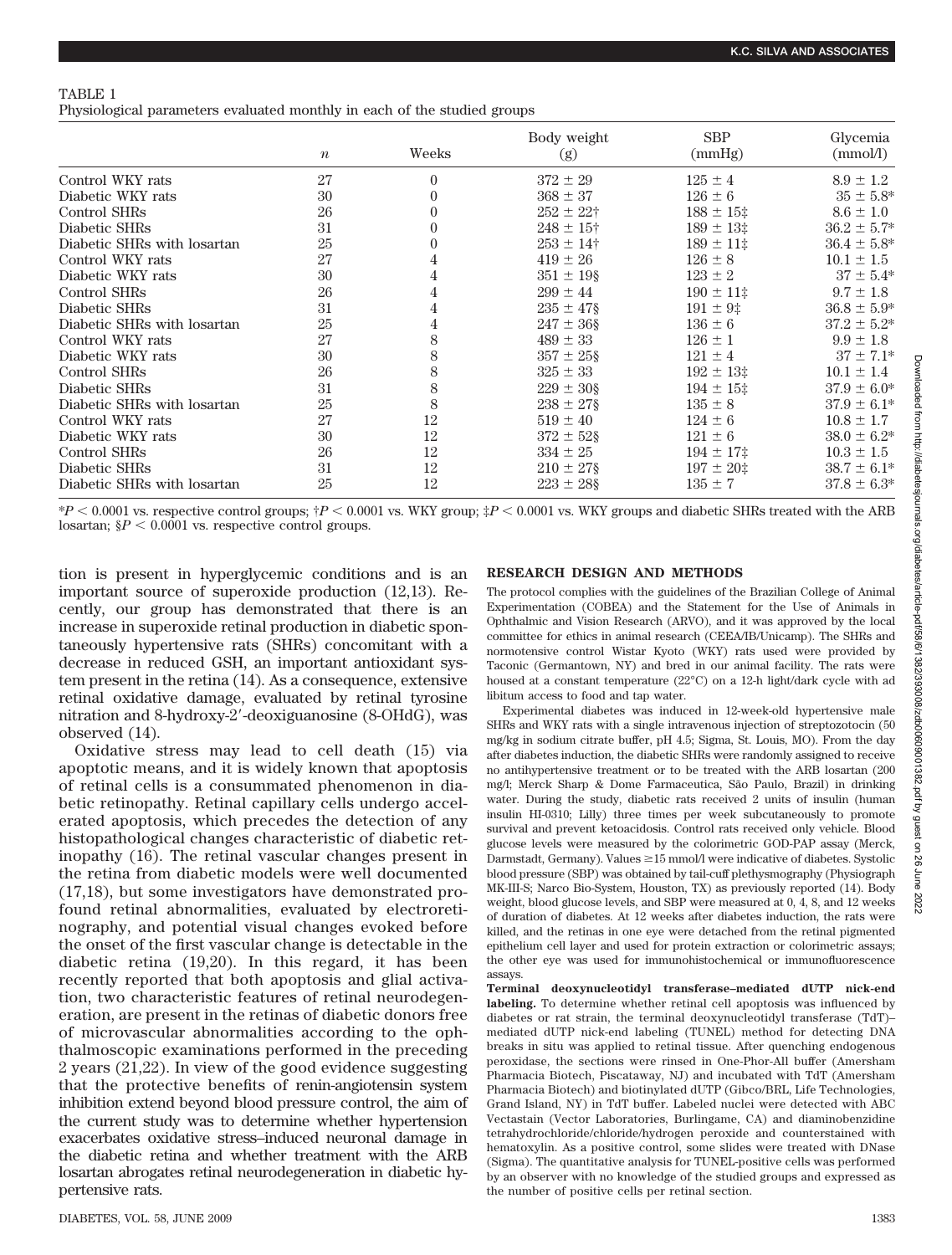**Double-immunofluorescence for caspase-3 and glial fibrillary acidic protein or nestin to identify the cell type origin.** The eyes were enucleated and fixed with 4% paraformaldehyde, cryoprotected in 30% sucrose in phosphate buffer, frozen in embedding medium (OCT; Sakura Finetek, Torrance, CA), and cut perpendicularly to the vitreal surface. The slides were blocked with BSA and the sections were stained with both primary antibodies to polyclonal cleaved caspase-3 (1:10; Cell Signaling), a marker of apoptosis, and polyclonal anti– glial fibrillary acidic protein (GFAP) antibody (1:10; Santa Cruz Biotechnology, Santa Cruz, CA) for Müller glial cell or anti-rat nestin monoclonal antibody (1:10; BD Pharmingen, Franklin Lakes, NJ) for neural cell identification. The sections were then incubated with the appropriate secondary antibodies. Afterwards, the sections were rinsed and cover-slipped with Vectashield antifading medium containing 4,6-diamino-2-phenylindole used for nuclei staining (Vector). The sections were examined with a confocal laser scanning microscope (LSM510; Zeiss) using appropriate emission filters. Digital images were captured using specific software (LSM; Zeiss).

**Immunofluorescence for GFAP for estimation of glial reaction on retinal tissue.** The immunofluorescence labeling of GFAP was performed as described above in double-immunofluorescence staining assay. The sections were examined using an Olympus BX51 fluorescence microscope. Digital images were captured using specific software (Image Pro Express 6.0). The GFAP analyses were determined using the public domain program Image J (National Institutes of Health, available online at http://rsb.info.nih.gov/ij). The semiquantitative analyses were performed as mentioned above in TUNEL assay. The fluorescence of GFAP was expressed as the percentage of fluorescence per millimeter squared of retina.

**Detection of superoxide anion production in retinal tissue.** Lucigenin (bis-N-methylacridinium nitrate; Invitrogen, Eugene, OR) was used to measure superoxide anion production (23). Briefly, the retinas were isolated and placed into tubes containing RPMI-1640 medium (Gibco/BRL, Life Technologies, Gaithersburg, MD) at 37°C in a humidified atmosphere of 95% air/5% CO<sub>2</sub>. Then, 25 mmol/l of lucigenin was added, and photon emission was measured over 10 s; repeated measurements were made over a 3-min period using a luminometer (TD 20-E; Turner). Superoxide production was expressed as the relative luminescence units (RLU) per minute per milligram protein. Protein concentration was measured using the Bradford method (24) using BSA standard.

**Determination of reduced glutathione levels in the retina.** Retinal glutathione (GSH) levels were measured using a method described previously (25), with a few modifications described previously (14). The absorbance was read at 412 nm and the GSH concentration expressed as micromoles per liter GSH per microgram of retinal protein. GSH was used as an external standard for preparation of a standard curve.

**Immunohistochemistry for nitrotyrosine and 8-OHdG in retinal slides.** Briefly (14), after quenching endogenous peroxidase, the sections were incubated with nonfat milk. Tissue sections were incubated with polyclonal rabbit anti-nitrotyrosine antibody (Upstate Cell Signaling Solutions, Lake Placid, NY) and a mouse monoclonal anti– 8-OHdG antibody (1:50, N45.1; Japan Institute for the Control of Aging). Afterwards, secondary appropriated antibodies were applied to the sections. Labeled nuclei were detected as described above in the section on immunohistochemistry for TUNEL. Staining was performed, omitting the primary antibody for negative controls. For nitrotyrosine, quantitative analyses were performed as a positivity percentage in all retinal layers, grading from 0 for no positivity to 4 for  $\geq 80\%$  of positivity (14). The 8-OHdG analyses were determined using the public domain program Image J (National Institutes of Health) and expressed by percentage of positivity per retinal field. Semiquantitative analyses were performed as described above in the section on GFAP immunofluorescence assay.

**Western blotting analysis for Bcl-2 protein.** The retinas were lysed in a buffer containing 2% SDS and 60 mmol Tris-HCl (pH 6.8) supplemented with a protease inhibitor cocktail (Complete; Boehringer-Mannheim, Indianapolis, IN). After centrifugation, the protein concentrations were measured by the Bradford method. For analysis,  $100 \mu$ g of total retinal protein was loaded into SDS polyacrylamide gels. Molecular weight markers (Rainbow; Amersham Pharmacia) were used as standards. Proteins were transferred to nitrocellulose membranes (Bio-Rad, Hercules, CA). Membranes were blocked in nonfat milk, incubated with primary antibody (rabbit polyclonal anti–Bcl-2; Santa Cruz), subsequently incubated with goat anti-rabbit IgG horseradish peroxidase (HRP) secondary antibody, and developed by chemiluminescence method (Super Signal CL-HRP substrate system; Pierce, Rockford, IL). Exposed films were scanned with a densitometer (Bio-Rad) and analyzed quantitatively with Multi-Analyst Macintosh Software for Image Analysis Systems. Equal loading and transfer were ascertained by reprobing the membranes for  $\beta$ -actin.



**FIG. 1.** *A***: A representative immunohistochemical identification of TUNEL-positive cells in the retinal sections of control and diabetic WKY rats and SHRs and losartan-treated diabetic SHRs. The positive controls were retinal slides treated with DNase. The majority of positive cells were localized in the outer nuclear layer of the retina, indicating, therefore, that the photoreceptors are the most affected cells.** *B***: Summary of the number of TUNEL-positive cells per retinal** section ( $0.5 \pm 0.1$  vs.  $2.3 \pm 0.9$  positive cells per retinal section for control WKY vs. diabetic WKY rats,  $P = 0.03$ ;  $2.3 \pm 0.9$  vs.  $4.4 \pm 2.0$ **positive cells per retinal section for diabetic WKY rats vs. diabetic** spontaneously hypertensive rats,  $P = 0.01$ ;  $0.6 \pm 0.3$  vs.  $4.4 \pm 2.0$ **positive cells per retinal section, control spontaneously hypertensive vs. diabetic spontaneously hypertensive,**  $P = 0.0003; 4.4 \pm 2.0$  **vs.**  $2.0 \pm$ **0.4 positive cells per retinal section for diabetic spontaneously hyper**tensive vs. diabetic spontaneously hypertensive-losartan,  $P = 0.01$ ). **\****P* - **0.03; †***P* - **0.01. CT, control; DM, diabetic; GCL, ganglion cell layer; INL, inner nuclear layer; IPL, inner plexiform layer; Los, losartan; ONL, outer nuclear layer; OPL, outer plexiform layer. (A highquality digital representation of this figure is available in the online issue.)**

**Immunoprecipitation of retinal protein extract for mitochondrial uncoupling protein-2.** The retinas were lysed directly with buffer A containing 100 mmol/l Tris, 10 mmol/l sodium pyrophosphate, 100 mmol/l sodium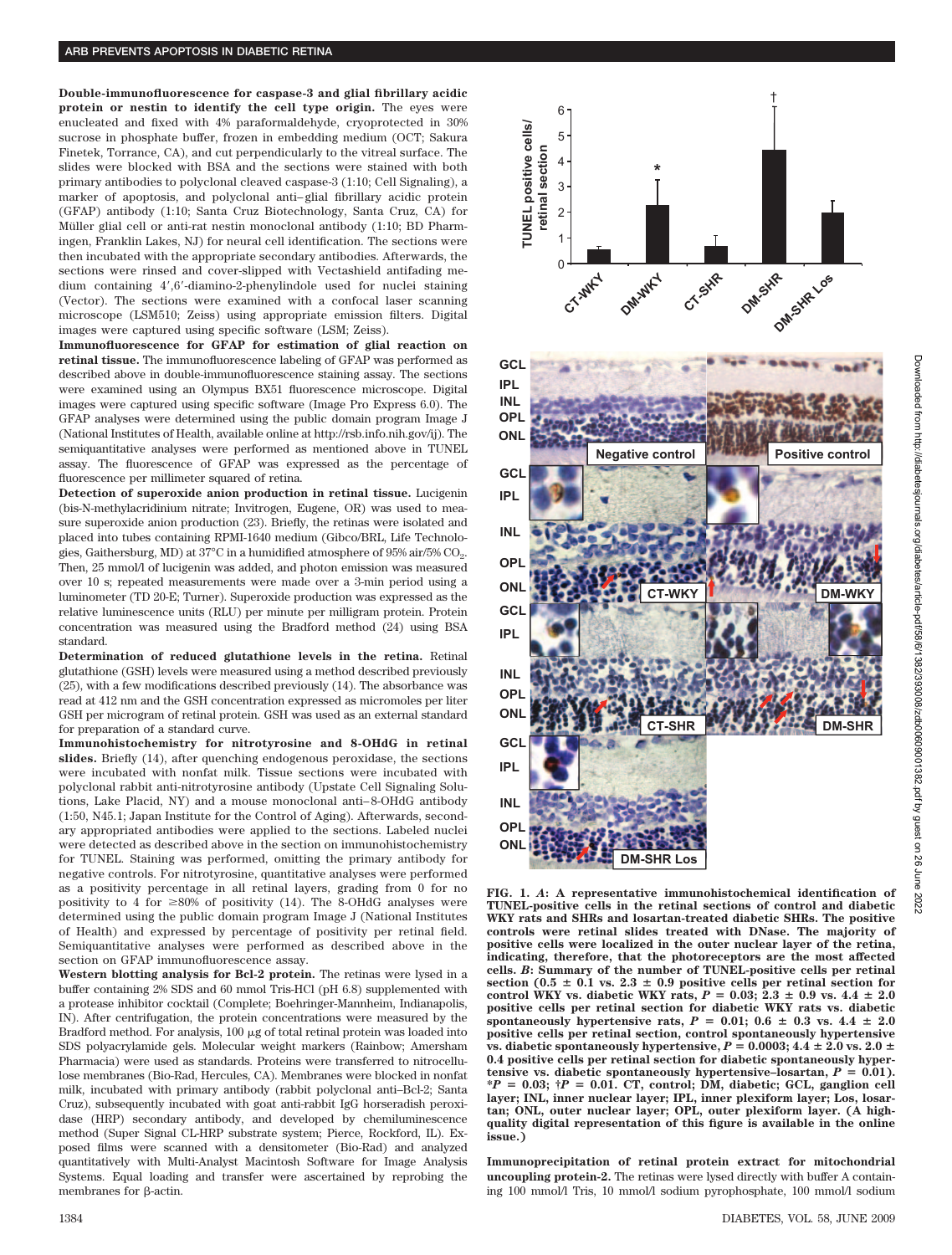

**FIG. 2.** *A***: Retinal section with a caspase-3–positive cell colabeled with GFAP antigen localized on outer nuclear layer, as indicated by the arrow. This is indicative of the glial nature of the apoptotic cell.** *B***: Caspase-3–positive cell expressing the intermediate filament nestin in the outer nuclear layer of the retina, demonstrating the neural origin of the indicated cell. Scale bars** - **50 m. Both double-labeling immunofluorescence assays were performed in retinal tissue obtained from diabetic hypertensive rats because of its higher number of TUNEL-positive cells observed. DAPI, 4,6-diamino-2-phenylindole; GCL, ganglion cell layer; INL, inner nuclear layer; IPL, inner plexiform layer; ONL, outer nuclear layer; OPL, outer plexiform layer. (A high-quality digital representation of this figure is available in the online issue.)**

fluoride, 10 mmol/l EDTA, 2 mmol/l phenylmethylsulfonyl fluoride, 10 mmol/l sodium ortovanadate, and 1% Triton X-100. The protein concentrations were measured by the Bradford method (24). Samples containing 1 mg of total protein were incubated with antibody goat polyclonal IgG uncoupling protein-2 (UCP-2; Santa Cruz) overnight, followed by the addition of protein A Sepharose for 1 h. After centrifugation, the pellets were repeatedly washed in buffer C (100 mmol/l Tris, 10 mmol/l sodium vanadate, 10 mmol/l EDTA, and 1% Triton X-100). For immunoblotting, 400  $\mu$ g of protein was loaded into 5% glycerol/0.03% bromophenol blue/10 mmol dithiothreitol and then loaded onto 15% SDS polyacrylamide gels. Molecular weight markers were used as standards. Proteins were transferred to nitrocellulose membranes (Bio-Rad), and the membranes were blocked in nonfat milk and then incubated with primary antibody goat polyclonal IgG UCP-2 (1:500). The blots were subsequently incubated with secondary antibody donkey anti-goat IgG HRP and developed using a chemiluminescence method. Equal loading and transfer were ascertained by Ponceau S staining.

**Statistical analysis.** The results are expressed as the means  $\pm$  SD. The groups were compared by one-way ANOVA, followed by the Fisher protected least-significant difference test. StatView statistics software for Macintosh was used for all comparisons with a significance value of  $P < 0.05$ .

## **RESULTS**

**Physiological characteristics of the studied groups.** The final body weight was lower after streptozotocin injection in both WKY and SHRs  $(P < 0.0001)$ , and it was not affected by treatment with losartan in diabetic SHRs. As expected, SBP was significantly higher in SHRs than in WKY rats, and it was reduced in the treated SHRs (*P* 0.0001). Blood glucose levels were higher in diabetic rats compared with nondiabetic groups, and these were not modified by ARB treatment ( $\overline{P}$  < 0.0001) (Table 1).

**TUNEL staining is modified by diabetes or rat strain.** TUNEL staining was a rare event in the retina from control rats. After 12 weeks of diabetes in WKY rats, an increment of retinal cells staining positive for TUNEL was observed  $(P = 0.03)$ . The diabetic SHRs exhibited an increased number of TUNEL-positive cells in the retina compared with diabetic WKY rats  $(P = 0.01)$  and control SHRs  $(P =$ 0.0003). Losartan significantly reduced the number of TUNEL-positive cells in all retinal layers compared with diabetic SHRs  $(P = 0.01)$  (Fig. 1).

**Identification of apoptotic cell type.** To further characterize the apoptotic cells in the retina of adult rats, we labeled retinal sections for GFAP and nestin. A caspase-3–positive cell colabeled with the GFAP marker was observed (Fig. 2*A*), and another caspase-3–positive cell expressed nestin (Fig. 2*B*); both cells were in the outer nuclear layer. These findings indicate that the apoptotic retinal cells are of glial and neural origin.

**Immunofluorescence for detection of glial reactivity induced by diabetes and hypertension.** Retinal glial reaction, demonstrated by a local increase in GFAP expression, is an early marker in the pathogenesis of diabetic retinopathy (26). In the retina of control WKY rats, GFAP positivity is minimally apparent. In contrast, after diabetes induction there was an accentuated increase in glial reactivity  $(P < 0.0001)$ . Similarly observed in diabetic WKY rats, there was a moderate glial reaction throughout the retina in control SHRs  $(P = 0.4)$ , and the concomitance of both diabetes and hypertension extensively exacerbated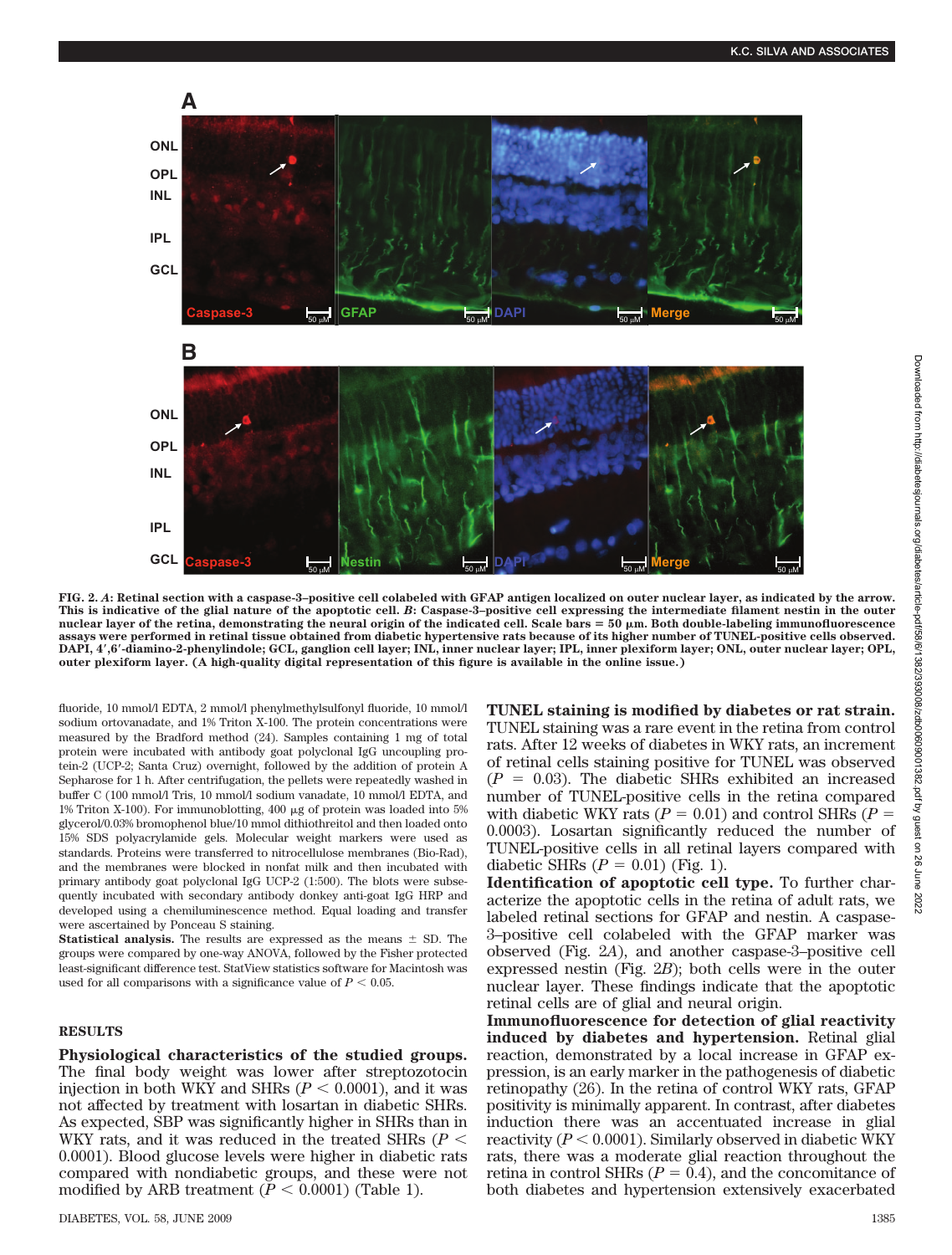

**FIG. 3. Evaluation of glial cell reactivity by GFAP immunofluorescence in retinas of control and diabetic WKY and spontaneously hypertensive rats. The presence of diabetes or hypertension alone induced a clear increase in GFAP immunoreactivity throughout the retina. The concomitance of both provoked a further increase in glial reactivity, and**  $t$ he losartan treatment abolished this effect. Bars  $=$  means  $\pm$  SD of **percentage of fluorescence per millimeter squared of retina. Scale**  $\text{bars} = 50 \ \mu \text{m}$ . The graph shows  $1.3 \pm 0.3 \text{ vs. } 5.3 \pm 0.5\%$  of fluores**cence/mm<sup>2</sup> of retina for control WKY vs. diabetic WKY rats, \****P* **<** 0.0001;  $5.3 \pm 0.5$  vs.  $4.9 \pm 0.08\%$  of fluorescence/mm<sup>2</sup> of retina for diabetic WKY rats vs. control SHRs,  $P = 0.4$ ;  $4.9 \pm 0.08$  vs.  $10.8 \pm 0.5\%$ **of fluorescence/mm2 of retina for control SHRs vs. diabetic SHRs, †***P* **<** 0.0001; 10.8  $\pm$  0.5 vs. 4.7  $\pm$  0.5% of fluorescence/mm<sup>2</sup> of retina for **diabetic SHRs vs. diabetic losartan (Los)-treated SHRs, †***P* **< 0.0001. CT, control; DM, diabetic; GCL, ganglion cell layer; INL, inner nuclear layer; IPL, inner plexiform layer; ONL, outer nuclear layer; OPL, outer plexiform layer. (A high-quality digital representation of this figure is available in the online issue.)**

the GFAP staining in retinal tissue  $(P < 0.0001)$ . The treatment prevented the retinal glial reaction seen in diabetic SHRs, which remained similar to control levels  $(P < 0.0001)$  (Fig. 3).

**Superoxide anion production and GSH levels.** After 12 weeks of diabetes, a significant increase of superoxide anion production was observed in diabetic WKY rats compared with the control WKY rats  $(0.9 \pm 0.3 \text{ vs. } 2.0 \pm 0.8 \text{ RLU} \cdot \text{min}^{-1} \cdot \text{mg protein}^{-1}, P = 0.03)$ , and the concomitance of diabetes and hypertension exacerbated the superoxide production compared with the other groups  $(P = 0.0002)$ . To identify the source of superoxide production, we used diphenyliodonium, an inhibitor of flavin-containing oxidases, and rotenone, an inhibitor of



**FIG. 4. Total superoxide generation in retinal tissue. Superoxide anion generation of retinal tissue was determined by the lucigenin-enhanced chemiluminescence method, and photoemission was measured every 10 s for 3 min. The peak level of superoxide generation was observed 3 min after lucigenin was added to the reaction buffer containing retina from different groups. Diabetes increased superoxide production (RLU** - **min<sup>1</sup>** - **mg protein<sup>1</sup> ) in the retina, and the concomitance of diabetes and hypertension further exacerbated this parameter. The** presence of diphenyliodonium (20  $\mu$ mol/l), an inhibitor of flavin**containing oxidases, did not affect superoxide production, whereas** preincubation with rotenone (100  $\mu$ mol/l) resulted in a marked reduc**tion in superoxide production from retinal tissue. This indicates that mitochondria are an important source of the superoxide in retina tissue. Treatment with the ABR losartan reduced superoxide produc**tion to levels observed in the control groups. Bars are the means  $\pm$  SD.  $*P = 0.03$  vs. control WKY;  $\dagger P = 0.0002$  vs. other groups. CT, control; **DM, diabetic; DPI, diphenyliodonium.**

complex I of the mitochondrial respiratory chain, in vials containing retina from diabetic SHRs. Preincubation of the retinal tissue with diphenyliodonium  $(20 \mu \text{mol/l})$  did not affect superoxide production, whereas preincubation with rotenone (100  $\mu$ mol/l) resulted in a marked reduction in superoxide production. This indicates that mitochondria are an important source of the superoxide in retinal tissue (Fig. 4*A*). Therefore, we evaluated the effect of the treatment with losartan on retinal superoxide production. It was observed that the ARB restored the superoxide production in retina in diabetic SHRs to control WKY levels  $(P = 0.0003)$  (Fig. 4*B*).

Antioxidant defense was examined using the quantitative measurement of GSH levels in the retinal tissue; it was diminished in diabetic WKY rats compared with control WKY rats, but not significantly  $(P = 0.1)$ . However, the concomitance of diabetes and hypertension led to a marked diminution in GSH concentration  $(\sim 2.5\text{-}fold$  decrease) compared with control SHRs  $(P = 0.0005)$ . The treatment with losartan reestablished this parameter to control SHR levels  $(P = 0.006)$  (Fig. 5).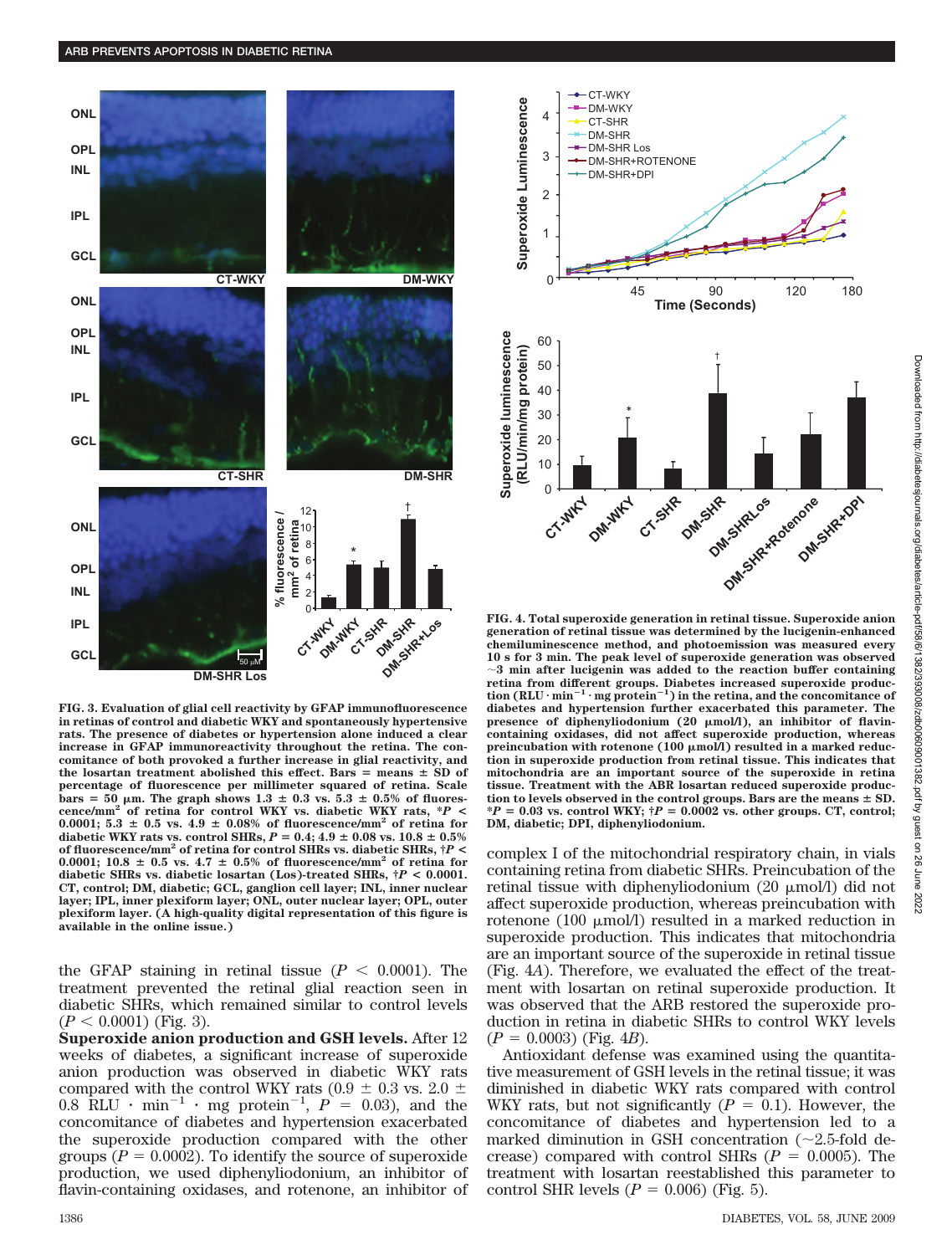

**FIG. 5. Concentration of reduced GSH from retinas of control and diabetic WKY and SHR rats and treated diabetic SHRs (mol/l GSH per g of retinal protein). There was a significant decrease in GSH levels in diabetic SHRs compared with control SHRs; the ARB treatment in** diabetic hypertensive rats prevented this reduction. Bars  $=$  means  $\pm$  $SD (79 \pm 17 \text{ vs. } 43 \pm 7 \text{ }\mu\text{mol/I} \text{ reduced GSH per }\mu\text{g retina protein for }$ control WKY vs. diabetic WKY rats,  $P = 0.1$ ;  $140 \pm 54$  vs.  $56 \pm 10$   $\mu$ mol/l **reduced GSH per g retina protein for control SHRs vs. diabetic SHRs,** *P* - **0.0005). \****P* - **0.006. CT, control; DM, diabetic; Los, losartan.**

**Diabetes elevated the nitrosative imbalance and was prevented by ARB treatment in diabetic SHRs.** The nitration of tyrosine, an effect of peroxynitrite on proteins, was assessed by nitrotyrosine expression. The immunohistochemistry for nitrotyrosine showed stronger staining throughout retinal layers in diabetic WKY rats and control SHRs compared with control WKY rats  $(P < 0.0001$  and  $P = 0.0003$ , respectively). The presence of diabetes alone showed an increment in nitrotyrosine values compared with hypertension alone  $(P = 0.004)$ . The concomitance of diabetes and hypertension further increased nitrotyrosine expression in all retinal layers compared with other groups  $(P = 0.001)$ . Losartan completely reestablished retinal nitrosative status in the retinas of diabetic SHRs  $(P < 0.0001)$ . These findings suggest that losartan protects the retinal tissue against nitrosative stress in diabetic SHRs (Fig. 6*A*).

**Oxidative DNA damage in diabetic SHR retina was prevented by treatment with losartan.** The distribution of positive 8-OHdG, a marker of oxidative damage on nucleic acids, was heterogeneous in retinal tissue, presenting higher positivity in the outer nuclear layer of diabetic WKY rats and in all cellular layers of diabetic SHRs. The presence of diabetes or hypertension alone induced a significant increment in 8-OhdG–positive cells in retinal tissue compared with the control WKY group ( $P = 0.003$ ). The concomitance of both resulted in a marked increase in oxidative DNA damage compared with control SHRs (*P* 0.0001). Similarly, as observed with nitrotyrosine, losartan significantly protected the retinal cells against DNA damage  $(P < 0.0001)$  (Fig. 6*B*).

**Diabetes induced retinal mitochondrial dysfunction and was prevented by losartan.** The overexpression of Bcl-2 mitochondrial protein inhibits the release of cytochrome c into the cytosol, protecting the cells against early death (27). Therefore, the estimation of Bcl-2 may be indicative of mitochondrial involvement in the apoptotic cascade. The expression of Bcl-2 in total retinal lysates was decreased in both diabetic groups when compared

UCP-2 expression reflects the mitochondrial energy metabolism and might play a role in retinal neurodegeneration (28). Similarly, as observed in Bcl-2 protein, the expression of UCP-2 was diminished in both diabetic groups compared with the respective control groups  $(P = 0.03)$ , and it was restored to the levels of the control groups in losartan-treated diabetic SHRs (*P* 0.04) (Fig. 7*B*).

# **DISCUSSION**

The ARB used in the treatment of hypertension exerts a variety of pleiotropic effects, including antioxidant, antiapoptotic, and anti-inflammatory effects (29). However, the possible antioxidant/antiapoptotic effects of ARB in the diabetic retina have never been addressed. In the current study, we investigated the potential effect of the losartan on retinal neurodegeneration in a model that combines diabetes and hypertension. We observed that the apoptotic rate was higher in the retina of diabetic SHRs compared with control WKY rats, and the cells exhibited neural and glial characteristics, as demonstrated by specific antigens. The oxidative imbalance, characterized by an increase in superoxide production and a decrease in reduced GSH levels in retinal tissue, was higher in diabetic rats and accentuated in diabetic SHRs in the presence of mitochondrial involvement, as demonstrated by decreased expression of Bcl-2 and UCP-2 mitochondrial proteins. Losartan treatment led to amelioration of the apoptotic rate in neural and glial retinal cells, reestablishment of redox status by decreasing superoxide production and improving the antioxidative enzymatic system GSH, and restoration of mitochondrial protein expression levels. Therefore, the ARB seemed to offer neural protection, including antiapoptotic and antioxidant benefits, in the retina of diabetic hypertensive rats.

The increased number of TUNEL-positive cells detected in the retinas of diabetic SHRs occurred mainly in the outer nuclear layer, and this may contribute to widespread retinal dysfunction. In line with previous studies of electroretinography, Phipps et al. (30) demonstrated a significant reduction in the rod photoreceptor response in diabetic Ren-2 rats compared with nondiabetic Ren-2 rats, which in turn translated losses to b-wave and oscillatory potentials. Other studies had confirmed that rod photoreceptors are the primary retinal neuron affected by diabetes (31,32). The photoreceptors are most vulnerable to oxidative damage because of the high content of polyunsaturated fatty acids in their membranes; oxidative stress may cause lipid peroxidation reactions (33) and therefore damage their structure and function. In this study, we observed glial reactivity, as evaluated by GFAP immunoreactions, but not apoptosis of photoreceptor, as evaluated by TUNEL, in hypertensive rats. This is explained by the fact that glial cells and photoreceptors are damaged by oxidative stress through different mechanisms. The glial cells possess mechanisms providing high intracellular GSH concentration (34). Depending on the insult, the depletion of GSH in glial cells and the subsequent heme oxygenase-1 induction (35) is associated with the production of bilirubin, a potent free radical scavenger (36), and with the reduction of heme, a powerful pro-oxidant (37). One reason for this is that Müller cells provide metabolic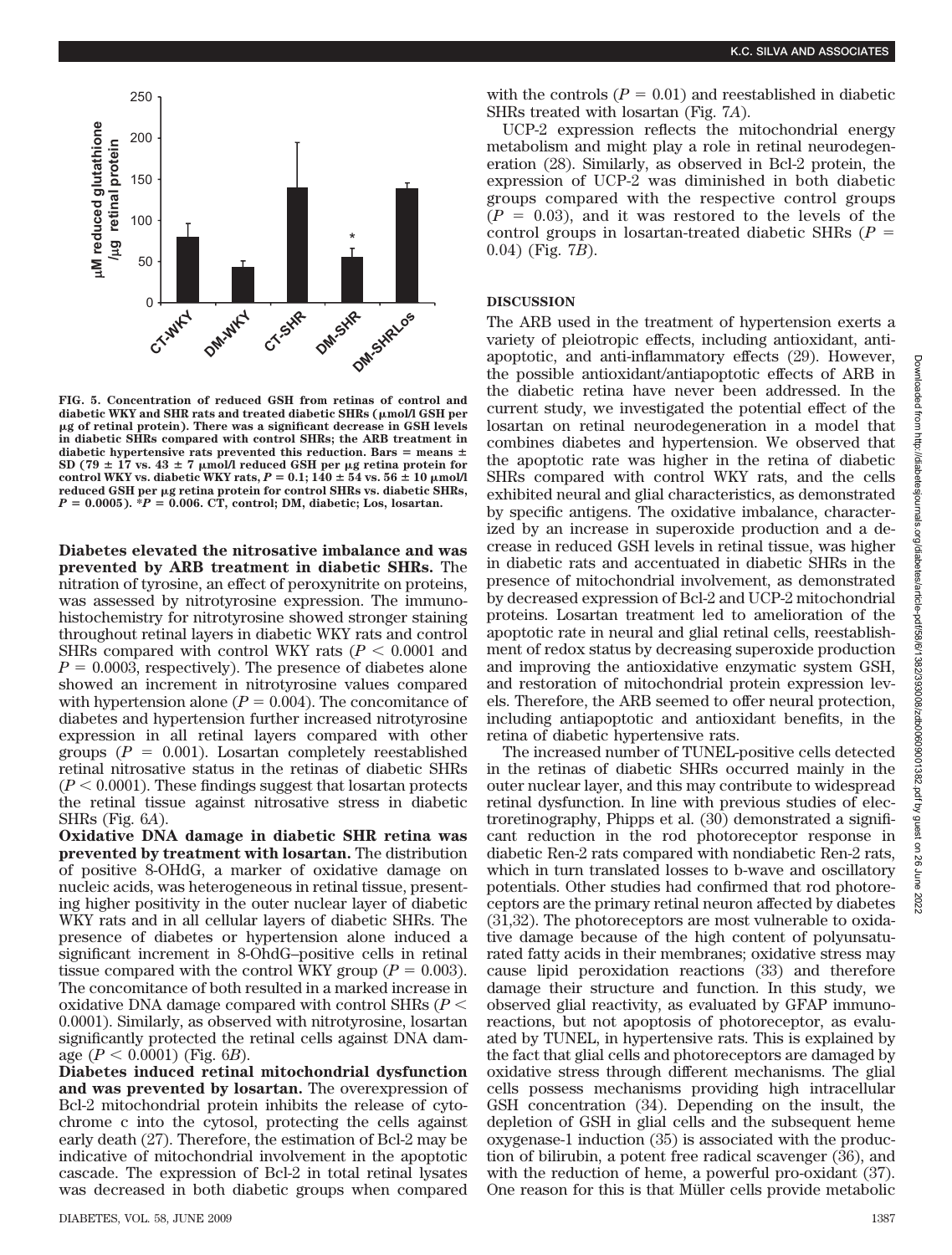

**FIG. 6.** *A***: Representative photomicrograph of immunolocalization of nitrotyrosine in control and diabetic WKY and SHRs and diabetic SHRs treated with losartan. The presence of nitrotyrosine is indicated by the brown color, and the positivity is diffuse. Bars represent the means SD of score of positivity of nitrotyrosine per retinal section, as defined in RESEARCH DESIGN AND METHODS. Diabetes increased tyrosine nitration in retinal tissue, and concomitance of diabetes and hypertension exacerbates this phenomenon. A significant reduction was observed in treated** diabetic SHRs. The graph shows  $2.0 \pm 0.1$  vs.  $3.2 \pm 0.2$  score of positivity for control WKY vs. diabetic WKY rats, \**P* < 0.0001;  $2.0 \pm 0.1$  vs.  $2.7 \pm 0.1$  $0.2$  score of positivity for control WKY vs. control SHRs,  $P = 0.0003; 3.2 \pm 0.2$  vs.  $2.7 \pm 0.2$  score of positivity for diabetic WKY rats vs. control  $SHRs$ ,  $P = 0.004$ ).  $\dagger P = 0.001$  vs. other groups. B: Representative photomicrograph of immunohistochemistry for 8-OHdG from retinas of control **and diabetic WKY and SHRs and diabetic SHRs treated with losartan. Bars represent the means SD of percentage of positive 8-OHdG retinal cells per retinal field, as defined in RESEARCH DESIGN AND METHODS. The presence of 8-OHdG is indicated by the brown color, and the positivity is in the nucleus of the cells. The presence of diabetes or hypertension separately increased the oxidative DNA damage in retinal cell layers, and concomitance of both induced a markedly pronounced effect; the antihypertensive treatment with ARB promoted significant neuroprotection of retinal tissue, abolishing this damage. All the retinal layers were included in the quantitation for both proteins. \****P* - **0.003 vs. control WKY; †***P* **< 0.0001 vs. other groups. CT, control; DM, diabetic; GCL, ganglion cell layer; INL, inner nuclear layer; IPL, inner plexiform layer; Los, losartan; ONL, outer nuclear layer; OPL, outer plexiform layer. (A high-quality digital representation of this figure is available in the online issue.)**

support to adjacent neural cells, providing protective mechanisms for photoreceptors.

Previous studies demonstrated that local angiotensin II expression was extremely elevated during retinal inflammation, thereby influencing the condition of the retinal neural and vascular cells through  $AT_1$  receptor signaling. The ARB was effective in keeping the retinal neural cells from losing their physiological activities and normal electroretinography responses; therefore, the ARB plays a key role in neuroprotection, and it preserves good visual function by reducing inflammatory reactions in the retinal neural and vascular cells, preventing the development of diabetic retinopathy (7,38). This treatment also reduced the accumulation of one of the advanced glycation end products as well as vascular endothelial growth factor expression in a model of type 2 diabetes (39). Other studies also showed that treatment with ARBs in hypertensive diabetic Ren-2 rats prevented acellular capillary and endothelial cell proliferation as well as development of neuronal deficits in diabetes, namely loss of function in photoreceptors and neurons, independent of controlling hypertension (30,40). These findings support the concept that ARBs may be useful as a therapeutic target for diabetic retinopathy. Although in this study we did not treat the diabetic SHRs with another antihypertensive drug that does not act on the renin-angiotensin system, to avoid the hypotensive effect of the losartan treatment, the normotensive diabetic WKY rats still had markers of oxidative stress and mitochondrial dysfunctions that were not present in diabetic SHRs treated with losartan.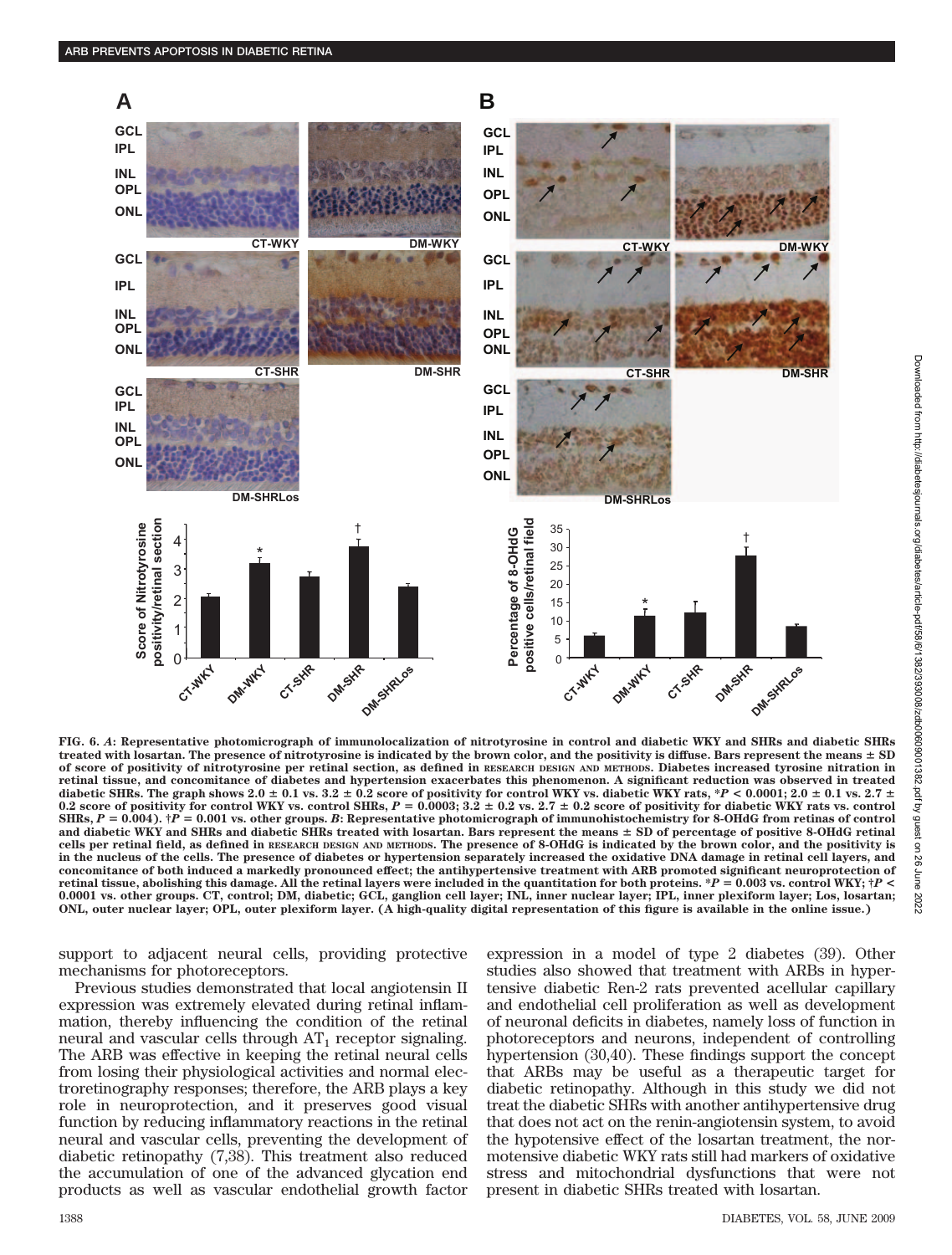

**FIG. 7.** *A***: Western blot analysis of Bcl-2 in total retinal lysated of the** studied groups; the bars represent the means  $\pm$  SD of band densities **expressed in arbitrary densitometric units from at least three indepen**dent experiments.  $*P < 0.05$ . *B*: Western blot analysis of UCP-2 in **immunoprecipitated retinal protein of the studied groups. The bars represent the means SD of band densities expressed in arbitrary densitometric units from at least three independent experiments. \****P* - **0.03. CT, control; DM, diabetic; Los, losartan.**

The marked effect in reducing the oxidative damage in diabetic retinal tissue of hypertensive rats treated with losartan may be attributable to its antioxidant effect through ARB and an increase in nitric oxide (NO) biodisponibility via the angiotensin II type 2 receptor (41). A recent study demonstrated that intravenous application of angiotensin II reduces plasma NO levels and increases the peroxynitrite concentration, which significantly increases nitrosative stress. Treatment with valsartan, an ARB similar to losartan, suppressed this effect (42). The question of how NO can attenuate oxidative damage is still intriguing. A previous study provided direct evidence that NO inactivates xanthine oxidase by reacting first with the superoxide anion to form peroxynitrite, which in turn reduces both xanthine oxidase activity and superoxide generation (43), thus reestablishing the oxidative status.

It was previously demonstrated that hyperglycemiainduced production of ROS is associated with the development of diabetic microvascular complications (11) and that the normalization of mitochondrial superoxide production blocks the pathways of diabetic damage (44). Normalization of mitochondrial ROS production prevents pathways involved in the development of diabetic microvascular complications (44). In the current study, the blockage of mitochondria complex I using rotenone revealed a significant reduction in its superoxide production. This fact may be explained by the observation of diversity in electron chain transport components present in different neuron subpopulations, as demonstrated by a study where mitochondria from retinal ganglion cells decreased the superoxide production in response to rotenone (45).

Mitochondria are a major endogenous source and target of superoxide and hydroxyl radicals (46). Reactive oxidant intermediates can trigger mitochondria to release cytochrome c, resulting in activation of caspase-3 (27,46). Increasing evidence indicates that mitochondria are intimately associated with the initiation of apoptosis (47,48). In this study, mitochondrial integrity was evaluated by determining Bcl-2 and UCP-2 protein expressions. The mechanism that involves angiotensin II in mitochondrial ROS production is supported by the fact that in vivo preconditioning effects of angiotensin II for cardiac ischemia/reperfusion injury may be mediated by cardiac mitochondria– derived ROS enhanced by NAD(P)H oxidase (49). The superoxide production via NAD(P)H oxidase stimulates the opening of reconstituted mitochondrial ATP-sensitive  $K^+$  channels via a direct action on the sulfhydryl groups of this channel (50). Thus, the overstimulation of angiotensin II and renin-angiotensin system may account for mitochondrial dysfunction, in line with the observed effect that  $AT_1$  blockage with losartan reestablished the UCP-2 and Bcl-2 contents in retinal tissue.

In summary, the findings of this study provides evidence for the first time of the benefits of the  $AT_1$  blocker losartan in ameliorating diabetic retinal neurodegeneration, mitochondrial function, and oxidative balance.

#### **ACKNOWLEDGMENTS**

This work was supported by the State of São Paulo Research Foundation (FAPESP) grants 04/00455-9 and 05/58189-5. K.C.S. was a recipient of a scholarship from the National Council for Scientific and Technological Development (CNPq).

No potential conflicts of interest relevant to this article were reported.

The authors thank Dania E.H. Britto and Aline M. Faria for assistance in double-labeling immunofluorescence assays.

## **REFERENCES**

- 1. UK Prospective Diabetes Study Group: Tight blood pressure control and risk of macrovascular and microvascular complications in type 2 diabetes: UKPDS 38. BMJ 1998;317:703–713
- 2. Klein R, Klein BE, Moss SE, Cruickshanks KJ. The Wisconsin Epidemiologic Study of Diabetic Retinopathy. XVII. The 14-year incidence and progression of diabetic retinopathy and associated risk factors in type 1 diabetes. Ophthalmology 1998;105:1801–1815
- 3. Chaturvedi N, Sjolie AK, Stephenson JM, Abrahamian H, Keipes M, Castellarin A, Rogulja-Pepeonik Z, Fuller JH. Effect of lisinopril on progression of retinopathy in normotensive people with type 1 diabetes. The EUCLID Study Group. EURODIAB Controlled Trial of Lisinopril in Insulin-Dependent Diabetes Mellitus. Lancet 1998;351:28 –31
- 4. Chaturvedi N, Porta M, Klein R, Orchard T, Fuller J, Parving HH, Bilous R, Sjølie AK; DIRECT Programme Study Group: Effect of candesartan on prevention (DIRECT-Prevent 1) and progression (DIRECT-Protect 1) of